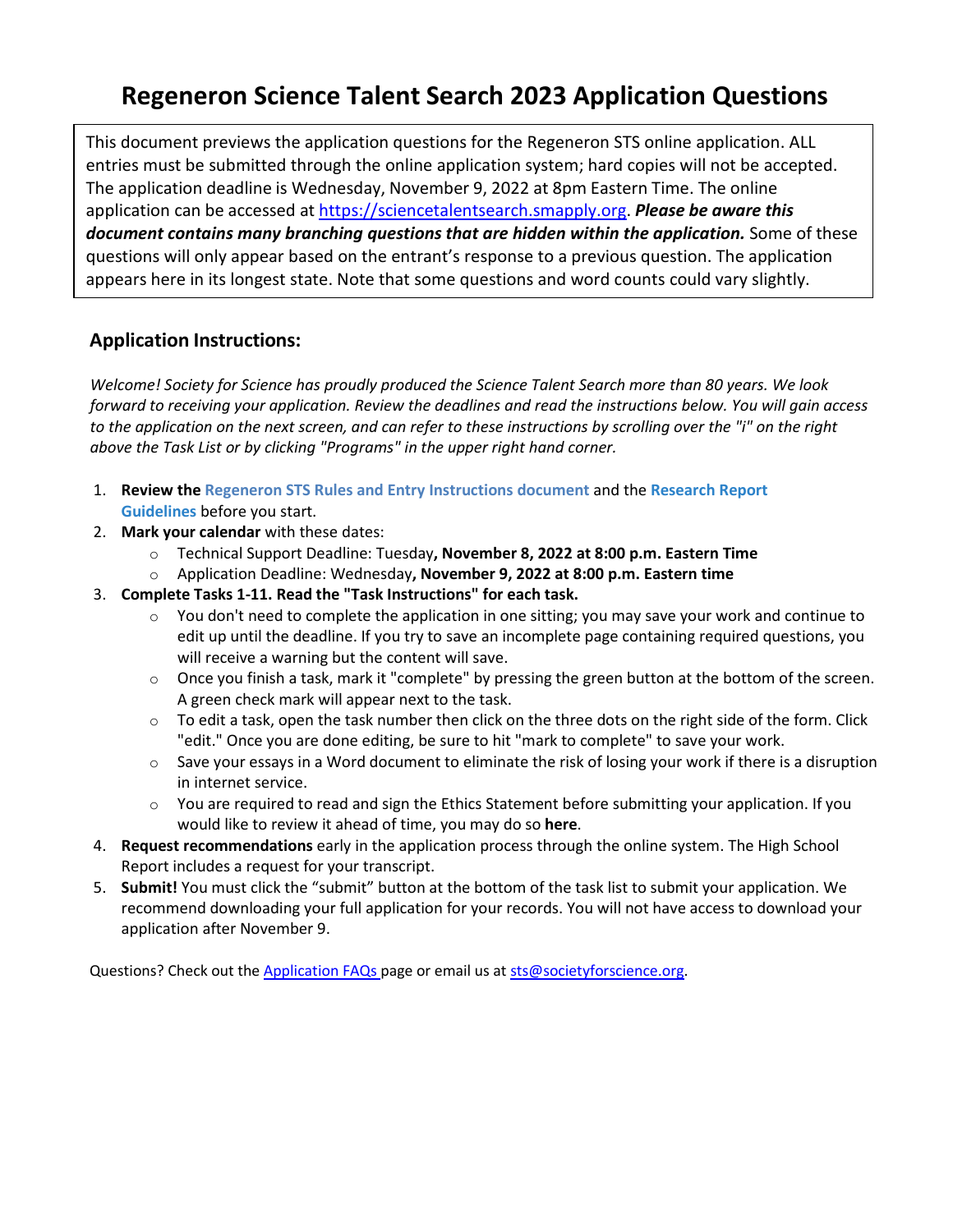### **Task 1: Basic Information**

### **ELIGIBILITY**

- 1. Welcome! Before you proceed with your application, review the **[Regeneron](https://sciencetalentsearch.smapply.org/protected/r/eyJoZnJlIjogMTAzNTcxNTU3LCAidnEiOiAxODAwMzV9/Regeneron_STS_Official_Rules_2023_1.pdf) STS Rules** book to make sure you are eligible for the competition, and the **[Ethics Statement](https://sciencetalentsearch.smapply.org/res/p/ethics-statement/)** to make sure you can agree to each statement at the end of the application.
	- a. I have read the Regeneron STS Official Rules
	- b. I have read the Ethics Statement
- 2. Regeneron STS is an individual competition, seeking to identify future leaders in STEM through a holistic review process. Entrants must only submit individual projects--research that was not conducted with another high school student.
	- a. I am submitting individual research that was not conducted with other high school students.
	- b. The work I am submitting was conducted at least in part with other high school students.
		- i. *See Regeneron STS official rules--this work is likely ineligible for this competition. If you'd like clarification, email us at [sts@societyforscience.org.](mailto:sts@societyforscience.org)*
- 3. Regeneron STS is a competition for students in their final year of high school. Entrants who live and attend school in the United States do not need to be US citizens in order to apply to Regeneron STS. However, entrants who live outside the United States may apply only if they are US citizens. Select the option that best describes you:
	- a. I am a high school senior, of any citizenship, living AND attending school in the United States with an expected graduation date of Winter 2022 or Spring 2023
	- b. I am a high school senior living abroad (outside the United States), but I am a US citizen and I have an expected graduation date of Winter 2022 or Spring 2023
	- c. I am likely graduating this year, but it is unclear due to COVID-19
		- i. Please let us know why you are uncertain if you will graduate this academic year. (maximum 200 words) We understand that there is much uncertainty around high school grades and graduation requirements due to COVID-19. Our team will follow up to request final determination of your graduation year by December 15, and then will process your application accordingly.
	- d. I am a high school teacher or mentor
	- e. Other

### **ABOUT YOU**

○

- 4. Your Legal Name (Enter your name as it appears on your transcript and driver's license)
	- First Name on Your Transcript
	- Middle Name on Your Transcript (optional)
	- Last Name on Your Transcript
- 5. Your Chosen Name (Enter your name as you prefer to be known. We will use this name to email and address you through out the application cycle, after you have submitted Task 1)
	- First Name on Your Transcript
	- Middle Name on Your Transcript (optional)
	- Last Name on Your Transcript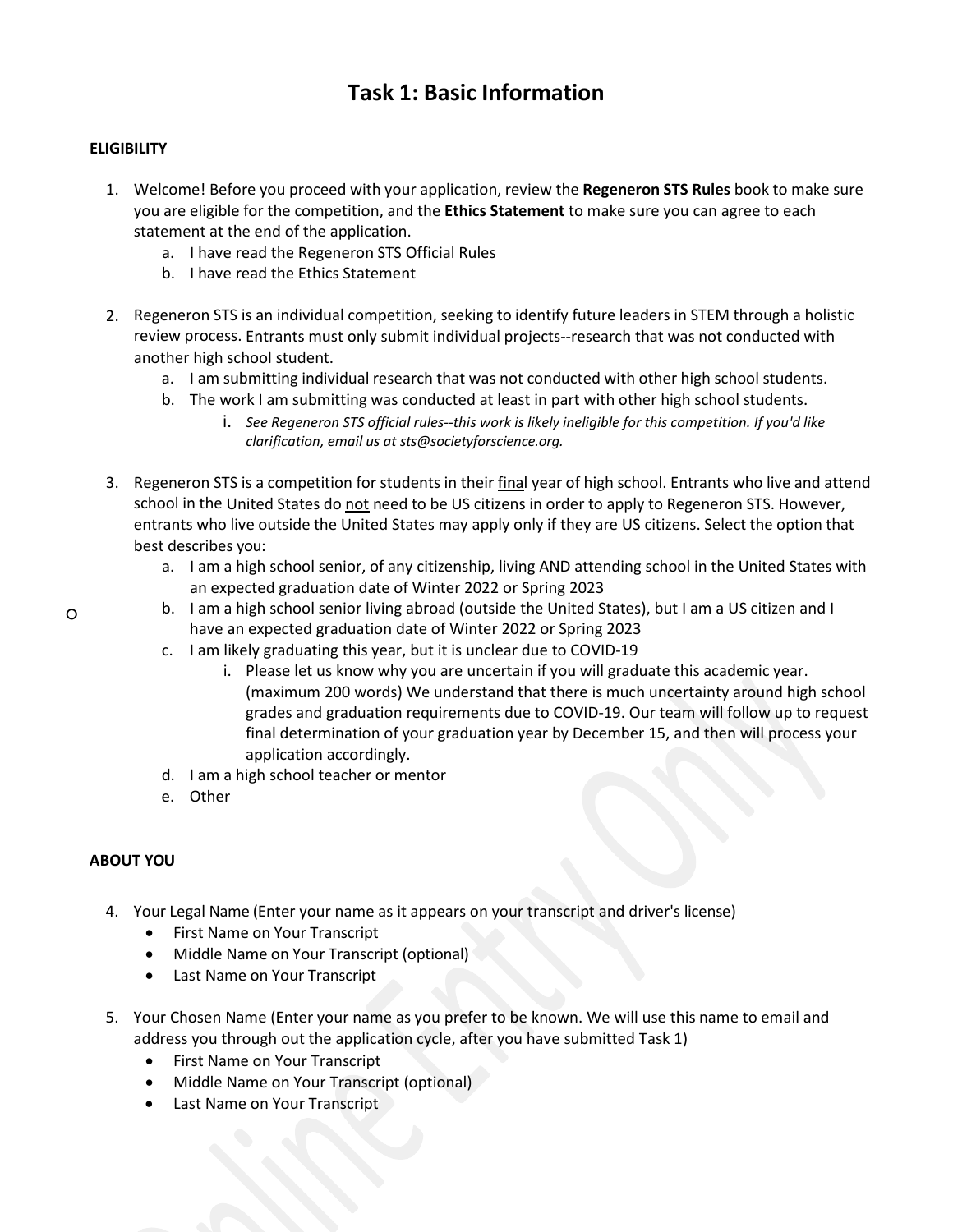- 6. Gender (select all that apply)
	- Woman
	- Man
	- Non-Binary
	- Agender
	- Transgender
	- Something Else: \_\_\_\_\_\_\_\_\_
	- Other
- 7. Gender Pronouns
	- he/him/his
	- she/her/hers
	- they/them/theirs
	- Something Else: \_\_\_\_\_\_\_\_\_\_
- 8. Are you Hispanic or Latinx?
	- Yes
	- No
	- Prefer Not to Say
- 9. Regardless of your answer to the prior question, please indicate how you identify yourself (select all that apply):
	- American Indian or Alaska Native
	- Asian or Asian American
	- Black or African American
	- Native Hawaiian or other Pacific Islander
	- White
	- Other:
	- Prefer Not to Say
- 10. Parent/Guardian # 1 (repeat for Parent/Guardian #2)
	- First Name
	- Last Name
	- Relationship to You

### **SCHOOL INFORMATION**

- 11. Select School from drop down menu (or Add My School)
- 12. Where is your high school located?
	- I attend school in the United States or in a U.S. territory
	- I attend high school abroad
- 13. Type of High School (select all that apply):
	- Public
	- Private
	- Magnet
	- Charter
	- Dual Enrollment
	- Virtual/Online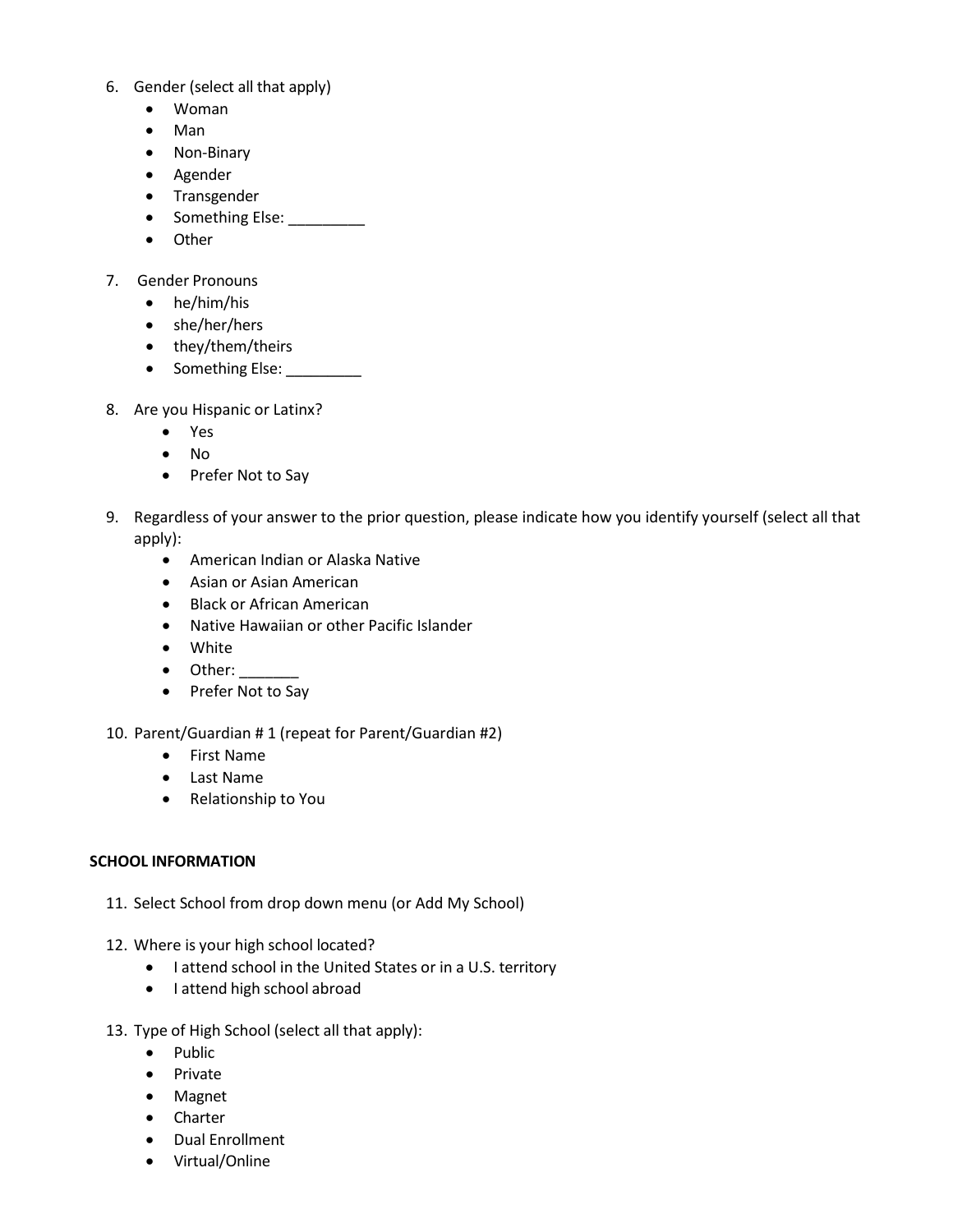- 14. Tell us more about your high school and your experience at your school. Select all that apply.
	- My high school offers a research class.
	- My high school offers a research club.
	- I currently participate, or have in the past, in the research club and/or class offered at my high school.
	- Participating in science research is a requirement of my school.
	- I am enrolled in a STEM-related magnet program at my high school.
	- None of the above

15. Are you graduating from high school early? If yes, please explain the circumstances.

*Are you completing your high school coursework in less than 4 years and/or graduating a year or semester early and/or choosing to forgo graduating from high school? We ask this question to verify your eligibility for Regeneron STS. If yes, please explain the circumstances and why you believe you are still eligible for Regeneron STS.*

16. Current Coursework

In what classes are you currently enrolled? Enter up to eight (three are required). Grades are not needed.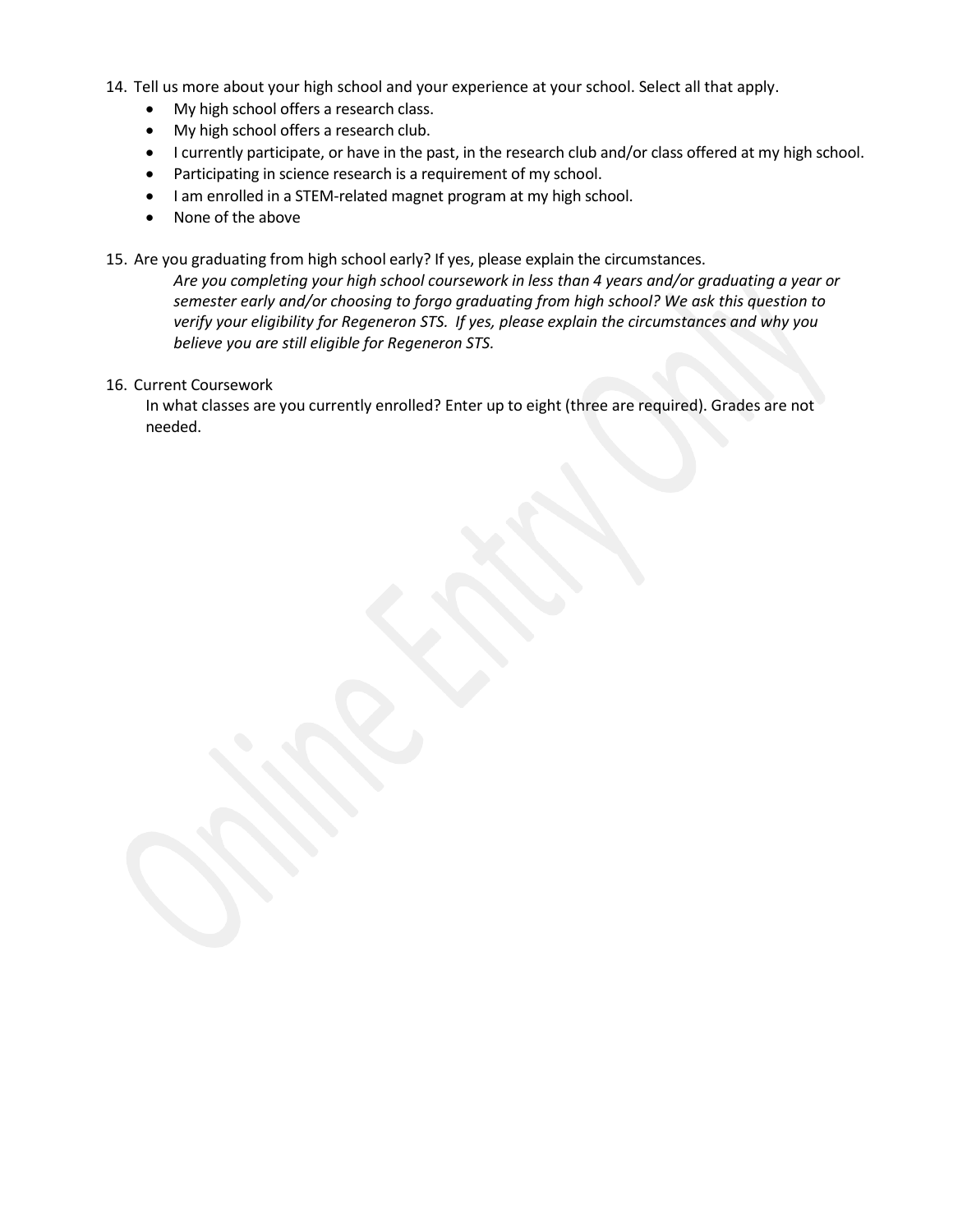### **Tasks 2a-c: Recommendation Requests**

Applicants must request the following recommendations, all to be submitted by the designated adults by the application deadline (November 9, 2022 at 8:00 pm ET) through the online system. Recommendations are confidential and will not be shared with student entrants.

- 1. Educator Recommendation (up to 2)
	- a. Educator Recommendation should be completed online by the person with the most knowledge of the student in an academic setting and of their scientific potential. Students may choose a non-science teacher, and if they choose to submit two of this type of recommendation, may select a coach or other type of advisor as the second Educator Recommender.
- 2. Project Recommendation (up to 2)
	- a. Project Recommendation should be completed online by the person closest to the student's research. The head of a lab should only complete this if they worked with the student closely.
	- b. Project Recommenders might be asked to provide information and documentation about projects involving humans and vertebrate animals.
- 3. High School Report
	- a. Talk to or email your guidance counselor and let them know that you will be emailing them with instructions from our online system regarding your high school transcript. The sender name should be completed online by a counselor or administrator. Official high school transcripts must be uploaded in this section. Counselors must upload transcripts on the high school report as PDFs. Mailed, hard copies are not accepted.
	- b. NEW: Counselors are now asked to complete a series of school profile questions just once for all of their entrants, rather than for each entrant. We hope this will save time. Counselors only need to do this once, then upload each transcript.
	- c. NEW: Students who would like to submit a second transcript from a college course may now submit these on their own via the online application.

Students are encouraged to request recommendations early in the application process through the online system. Recommenders receive an email invitation and are prompted to create a password to complete and submit forms online. Students are responsible for the timely receipt of transcripts and recommendations.

*To preview the Recommendation Forms, visit the Official Rules book.*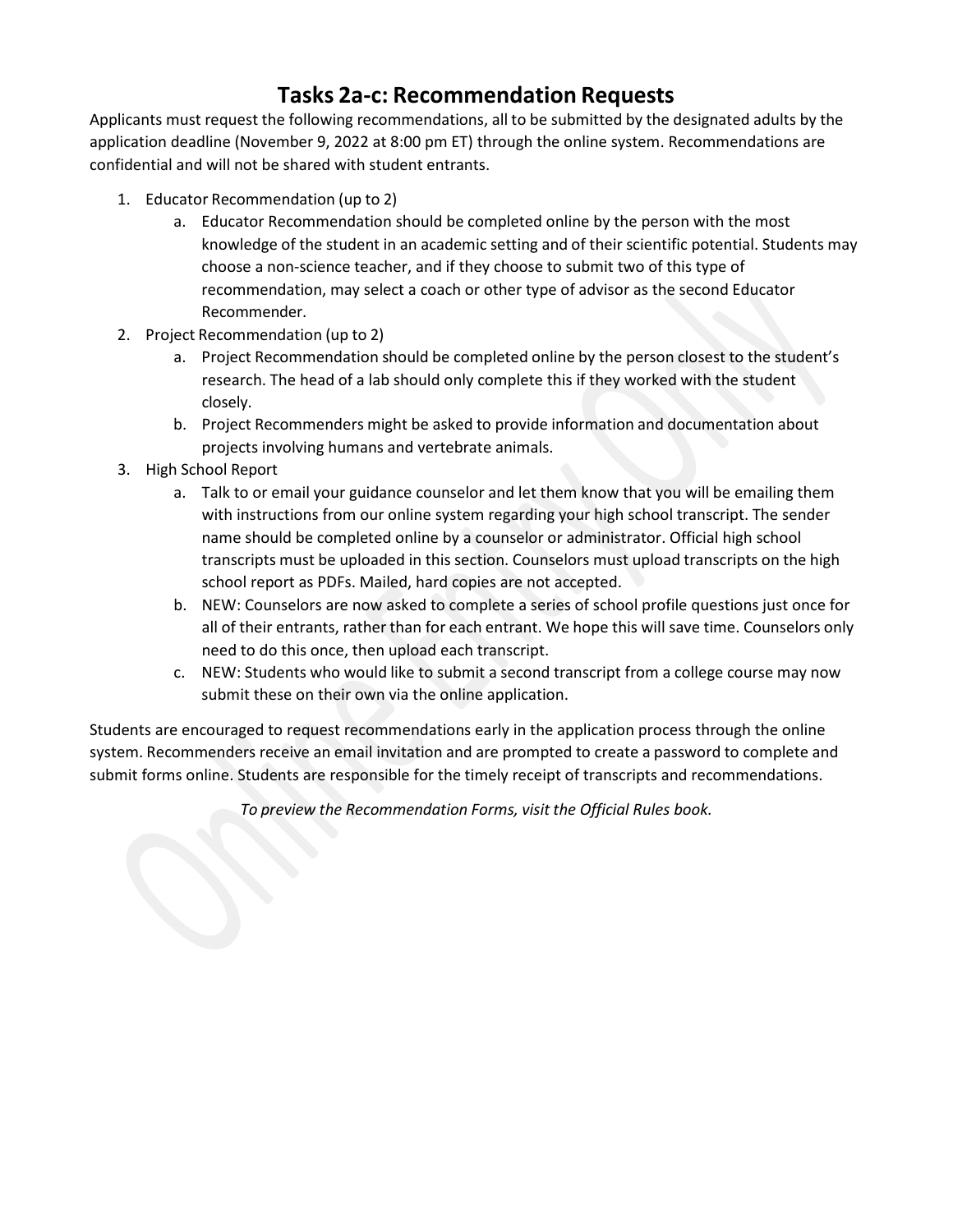### **Task 3: Rules Wizard/Form Uploads**

### *NOTE: Task 3 contains a series of yes/no questions that result in a longer set of questions based on student response and the type of research they conduct. Students will be prompted to provide information about their research subjects, sample documents, signed documents, approval paperwork, etc.*

This task will guide you to upload paperwork dependent on the topic of research. Research that involves humans or human-related data, vertebrate animals, or human or vertebrate animal tissue and cell lines, PHBAs and/or hazardous materials must adhere to Regeneron STS rules. Researchers must obtain special permissions and approvals to work with these subjects. Please make sure any IRB and IACUC approval forms, risk assessments and wildlife permits are properly signed, that any surveys and informed consent documents uploaded are blank, and any other paperwork is properly completed. Exempt human and animal tissue studies will still need to upload documentation about the source of the tissue.

**As this task is very complex and driven by logic, rather than sharing the questions here, entrants and supportive adults are urged to open an online application and explore these questions in Task 3.**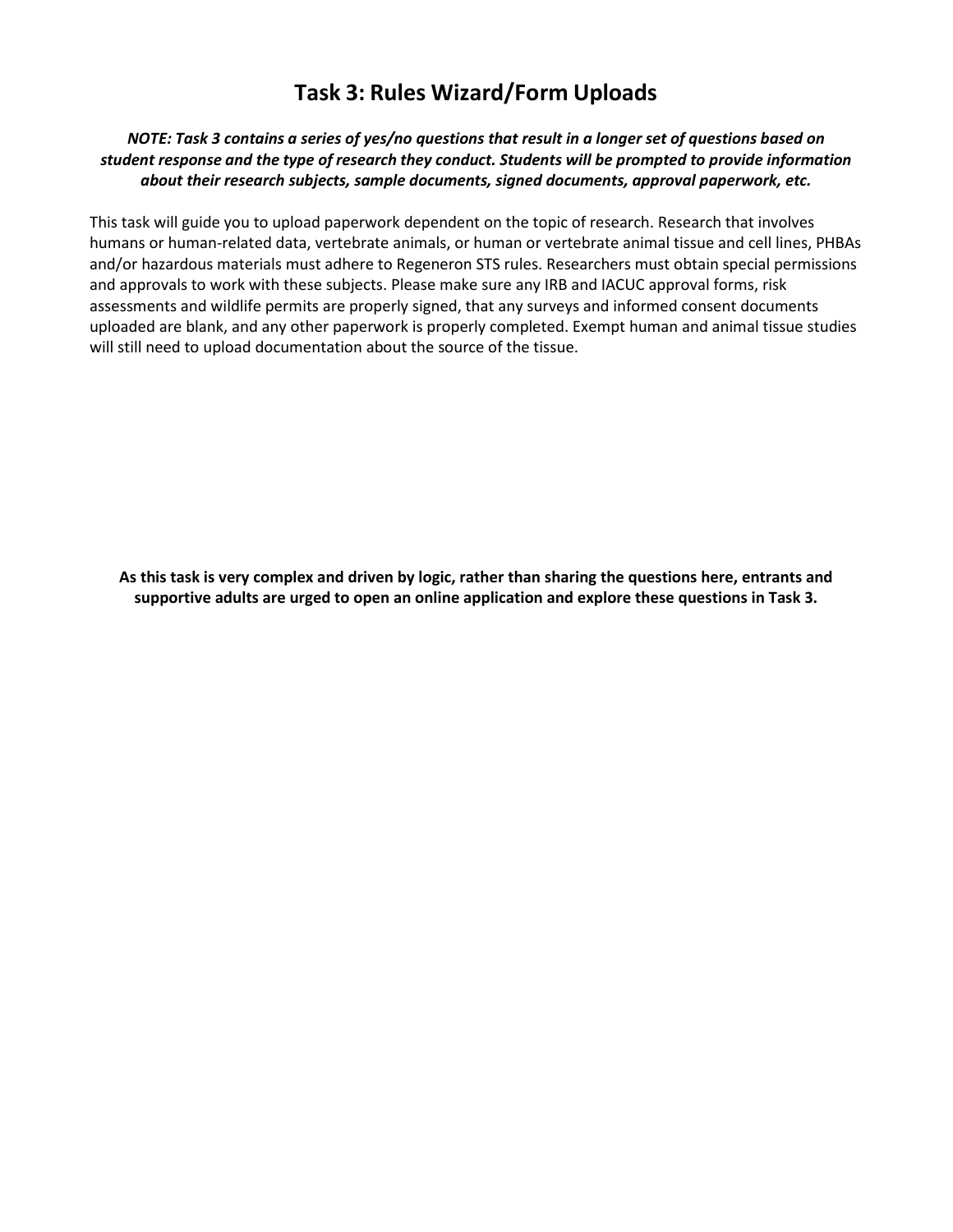### **Task 4: Science Research Description**

1. Project Category

Select the category that best fits your project. Three PhD-level evaluators with expertise in the area you choose below will review your work. Review **this list of category [descriptions](https://sciencetalentsearch.smapply.org/protected/r/eyJoZnJlIjogMTAzNTcxNTU3LCAidnEiOiAxODAwMjJ9/Categories.pdf)**. Unlike other competitions, prizes are not awarded by category; your category choice is only relevant for selecting the expertise necessary to review your project. If a judge or evaluators feels additional expertise from another category is necessary to review your project, additional reviews will be assigned.

- Animal Sciences
- Behavioral and Social Sciences
- Biochemistry
- Bioengineering
- Cellular and Molecular Biology
- Chemistry
- Computer Science
- Computational Biology and Bioinformatics
- Earth and Planetary
- **Engineering**
- Environmental Science
- Genomics
- **Mathematics**
- Medicine and Health
- Materials Science
- Neuroscience
- **Physics**
- Plant Sciences
- Space Science

### 2. Project Theme (optional)

Research submitted to Regeneron STS is often interdisciplinary. Please check any of the boxes below that describe your project. This information is primarily used for media purposes and identifying future trends in categories. Please select all that apply.

### 3. Project Title

Enter your project title. For any symbols, please write the name of the symbol in all capital letters (ALPHA, GAMMA, etc.) Otherwise, please use normal Title Case.

- Full Project Title:
- If the title of your project requires any special symbols or formatting (such as
- italics) please explain here:

### 4. Individual Research Projects

Combining individual research projects into team projects to submit to other competitions is against STS Rules. An individual project must remain so through competition season (through June 2023). Please verify that you do not have plans to combine the research submitted to the Regeneron Science Talent Search with another high school student for a different competition.

- I DO NOT have plans to combine this research with another high school student for competition.
- I DO have plans to combine this research, thus am not eligible for Regeneron STS.

5. Where was the experimentation / research conducted? Select all that apply.

6. Please check all that apply to this research experience: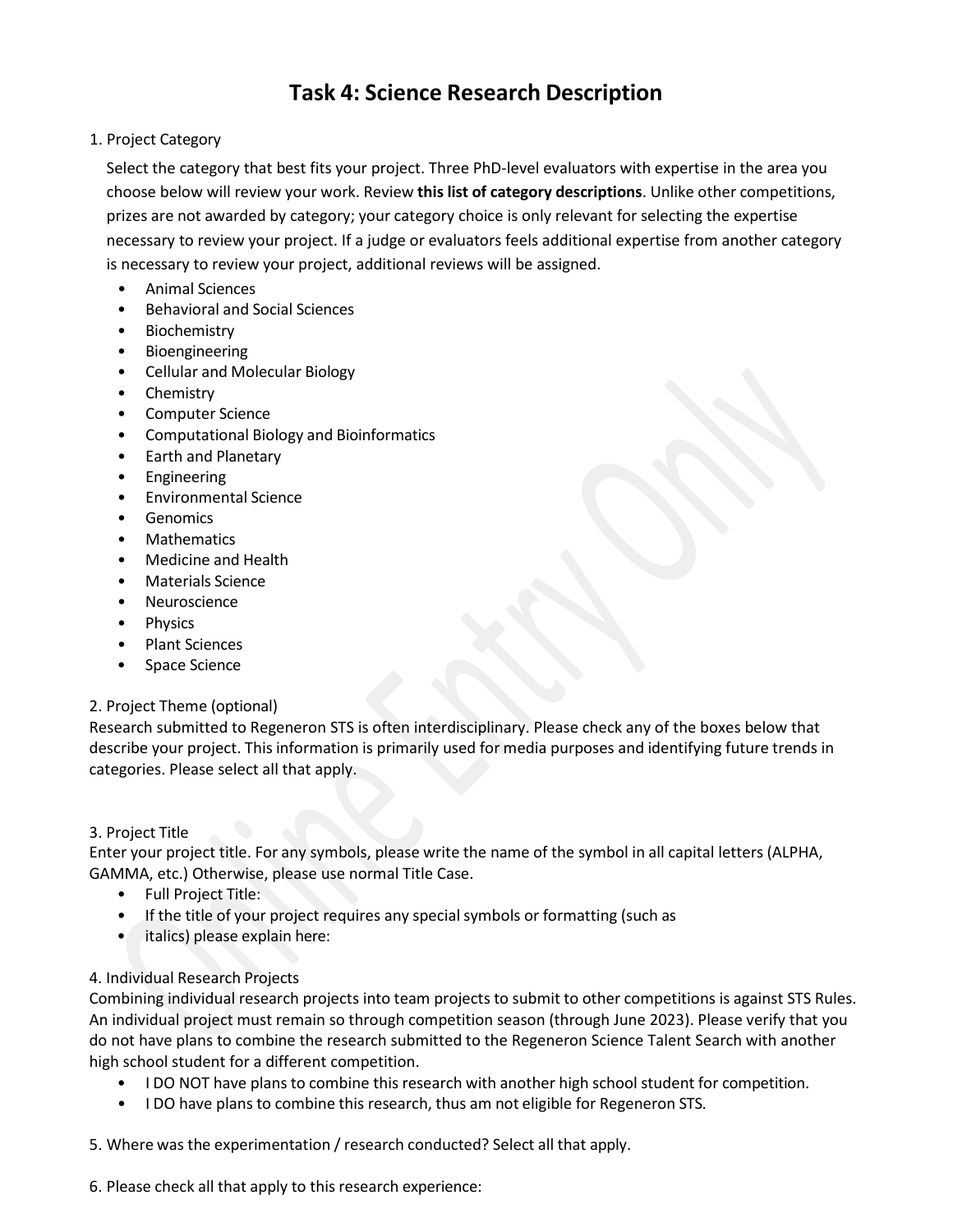"Mentor" below can mean a scientist, engineer, mathematician, etc. Mentorship can be formal or informal. "Research" can apply to science, mathematics, engineering, invention.

- Applied to and was accepted into an established research program (virtual or in-person) not connected to my high school
- Enrolled in a research class at my high school
- Participated in research at my high school after school or on weekends
- Relative, friend, or acquaintance provided contacts or connections to mentors
- Teacher or school provided contacts or connections to mentors
- Identified and contacted a mentor independent of any support
- Performed the research without mentorship, but read articles, books and magazines for guidance
- Worked in a lab with a research mentor
- Connected with a scientist/engineer/mathematician virtually to answer a few questions
- Worked closely with a virtual mentor
- Other:
- 7. Please select all options that apply to this research experience in terms of payments. All options below are permitted and very common, but payments must be disclosed. *Note: You are only required to select the* second option if you paid fees or tuition in order to access your lab or mentor or conduct your project. You *do not need to check this box if you only paid travel or supply costs, or competition enrollment fees.*
	- I was paid to work on my research.
	- I paid a fee to work on my research and/or paper (tuition/mentor fees, paper review fee, etc)
		- *Share program name, tuition/fees, explanation of fees and any notes.*
	- I participated in a program that did NOT charge fees as described above.
- 8. Primary Research Location
	- Name of Research Location (institution, university, park, school, etc.)
	- Describe the Research Location (please include name of lab)
	- Was the primary research location in the United States (or a U.S. territory)?
	- Research Location City, State, Country
	- Research Location State
	- Research Location Country
	- Website

### 9. Mentors

Please provide information on the adults, undergraduate student or higher, with whom you met and worked in any way related to your research. You will be asked to provide their contact information in Task 10.

- Mentor 1
- Mentor 2
- Mentor 3

10. How did you connect with your mentor(s)? (maximum 100 words)

11. How did you get the idea for your research? (maximum 200 words)

Explain the development of your research question and/or engineering goals. Was the project assigned to you?

12. What was the duration of the research? (maximum 100 words)

Explain the amount of time you spent on the research project that you have submitted, and provide the start and end date. It is important for us to know the start and end date of data collection.

13. If your research was conducted as part of a larger research project or group, explain how your work is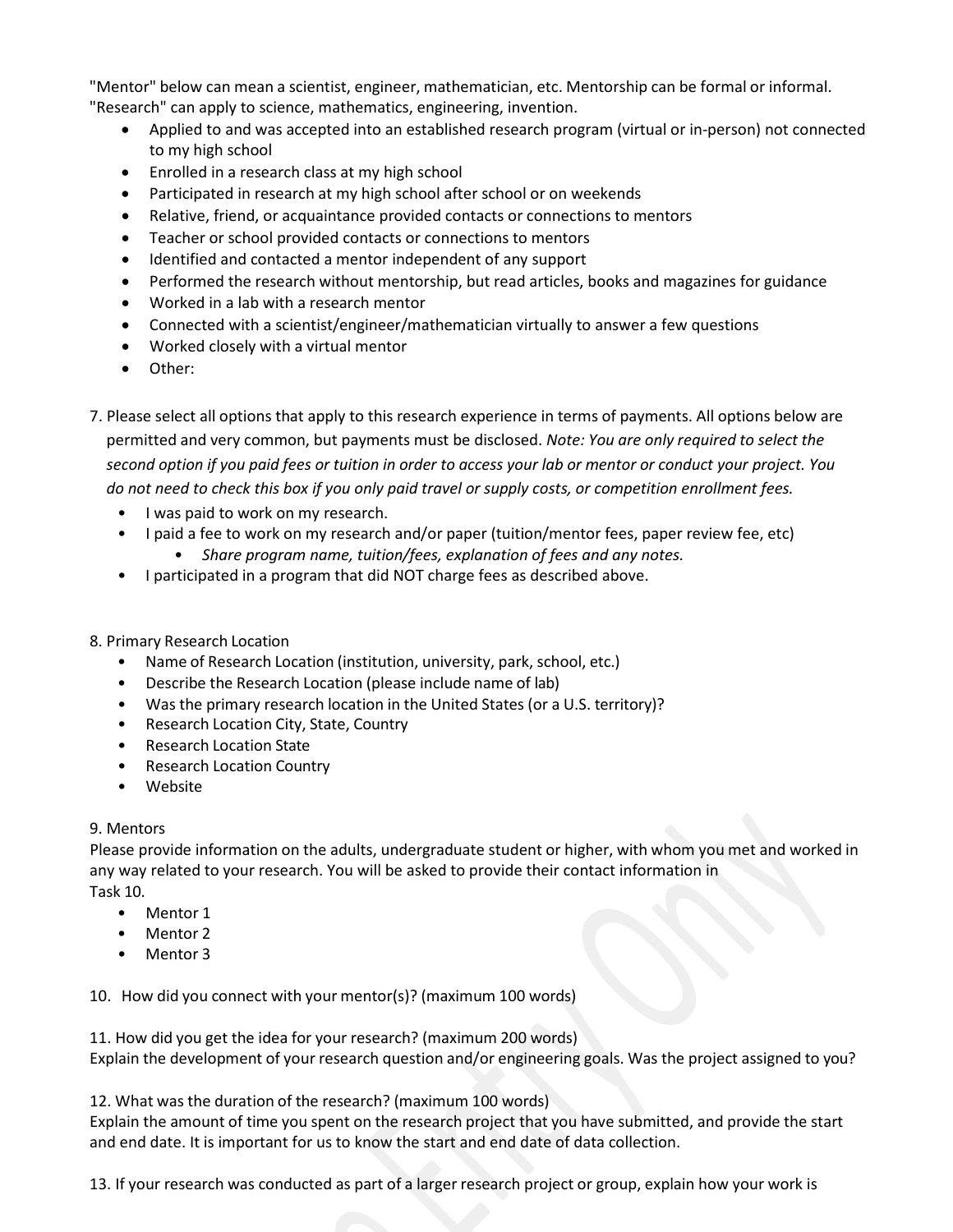independent of this larger project. (maximum 200 words)

If there were other high school students in the group (currently, or any work completed on this project in past years), be specific about how your work was similar to and different from other students.

- 14. Describe your contributions to each part of the research process. Please attribute the support you received in each area of the research process and highlight what you claim as your own, original, unique contribution. Provide a description of what you did in sentences, more than simply stating a percentage or writing "all." (maximum 200 words per section).Provide a description of what you did in sentences, more than simply stating a percentage or writing "all."
	- a. Developing / Initiating the purpose of the research
	- b. Designing the procedures
	- c. Implementing the procedure (including special techniques or the use of special equipment)
	- d. Gathering / Recording data
	- e. Analyzing data
	- f. Formulating conclusions

15. Describe any limitations of your research. (maximum 150 words)

16. On a scale from 1 to 10 (1=not at all, 10=impacted at every turn), how greatly was your research project impacted by the COVID-19 pandemic AND WHY? This self assigned "score" is relative; we want to know how you felt about the process and if and how you adapted to change. (maximum 150 words)

17. Indicate any other substantive guidance received, as well as any prior research involvement or training that helped you in conducting your own work in this project. This can include any meetings with or guidance from a scientist you may not consider a mentor, a parent or teacher suggestion that helped refine the project, or anything outside of working with your mentor. (maximum 200 words)

- 18. Are you related to anyone who works in the lab or environment in which you conducted your research? Do you, or does anyone in your lab, have a familial, long-term or pre-existing relationship to the student? Please acknowledge any type of employer, mentor, donor and/or family connections between you, your family, members of your lab, your mentor, etc. This is permitted and students are not penalized if they are related to their mentors or have other long-standing connections. However, it is imperative and required by the STS official rules to disclose this information. Non-disclosure could lead to an entry's failure to qualify for competition.
	- If so, please describe your relationship and the relative's involvement in your project, and state the names of those involved. (maximum 150 words)

### 19. Statement of Independence

Frequently Regeneron STS applicants perform research that is similar to that of parents, mentors, relatives, friends and/or other high school students. This is expected, since science is a cumulative process, each finding built on a previous one. The influence and assistance of those around you might be reflected in your responses to the questions above, but in some cases might be difficult to articulate because their roles are a bit less defined. We would like to give you the opportunity to reassure the evaluation committee that while the above-mentioned influences may exist, the work you have submitted is your own and not that of a parent, mentor, relative, friend or any other person. Failing to disclose similar or related research of which you are aware or failing to mention any person who has either closely or loosely guided you, and their relationship to you and your family, is a violation of our rules and the ethics statement.

- I certify that there are no additional people who have done research in an area of science close to mine, nor is there any additional person who has closely or loosely advised me, contributed to my research or had any influence on my work.
- There is another person or persons I would like to mention and explain their influence or contribution.
	- o Please explain any research or person that has influenced your work outside of the individual tasks in the questions above. Provide as much supporting detail as possible. (maximum 200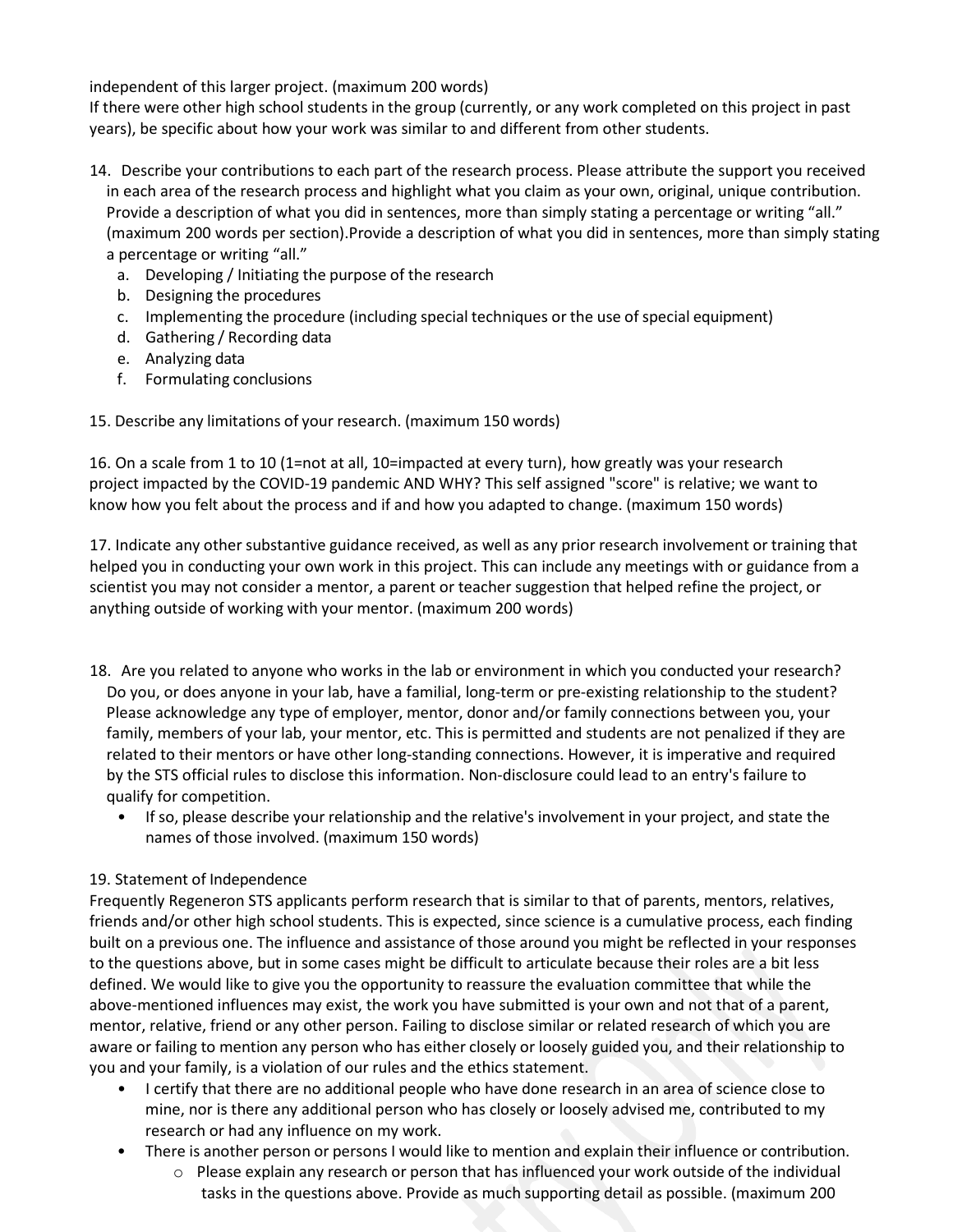#### words)

20. Are you submitting a published research paper as your Research Report (full or partial)?

Published research is permitted; it is not required. We only recommend submitting published research papers if the entrant is the first or sole author of the paper, and if a mentor will attest that the bulk of this work can be attributed to you.

- Yes, the work I am submitting is published in a scientific journal (in full or a segment of the work).
- No, the work I am submitting is not published.
- The work I am submitting is not yet published, but has been submitted for review at the time of the application's deadline.

If yes or not yet: Provide information about the published (or soon to be published) paper you are submitting to STS.

- Please provide journal reference:
- How would you describe your contribution:

21. Do you have any patents related to your STS research? Select all that apply.

- I have at least one patent.
- I have a patent pending.
- I am in the process of applying for a patent. I plan to apply for a patent in the future.
- I do not have, nor do I plan to apply for any patents related to my research.

22. Do you have any patents unrelated to your STS research? Select all that apply.

- I have at least one patent.
- I have a patent pending.
- I am in the process of applying for a patent. I plan to apply for a patent in the future.
- I do not have, nor do I plan to apply for any patents unrelated to my research.

### 23. Intellectual Property and Viewing Your Application

You are required to discuss your Regeneron STS entry with any scientists with whom you worked to confirm that they do not have concerns regarding the sharing of this intellectual property for the purposes of the competition (see the Rules and Entry Instructions Page X for the Society's statement on Intellectual Property). In addition to sharing your application with our judges, evaluators and public relations teams, your application may also be shared with your mentors and recommenders.

I have confirmed that I have permission to share this intellectual property.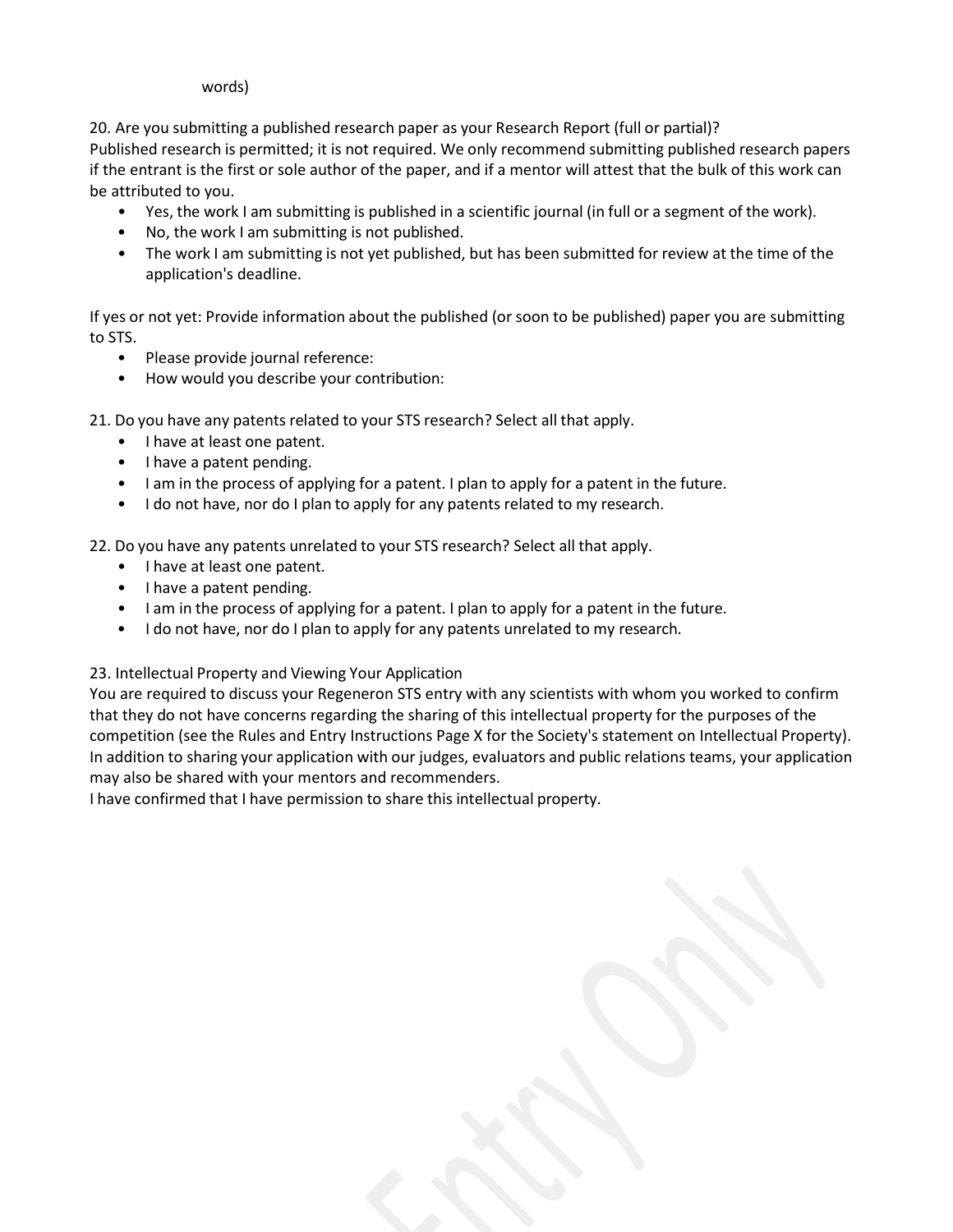## **Task 5: Research Report Upload**

### **Instructions:**

### 1. **Review the [Research Report Guidelines](https://sciencetalentsearch.smapply.org/protected/r/eyJoZnJlIjogMTAzNTcxNTU3LCAidnEiOiAxODAwMjR9/Research_Report_Guidelines.pdf) document.**

- $\circ$  Pay special attention to make sure your images are properly cited (or note your original images).
- $\circ$  The research report should detail your original research project. Papers that only outline a review of current literature or detail a plan for a forthcoming project (without results) are not eligible.
- $\circ$  Evaluators and Judges are not permitted to click on links! You may not link to external websites; you must present your research project and its findings within your 20 page limit.
- $\circ$  We know it can be difficult for certain types of projects to consolidate findings into our 20-page limit. Please be assured that since this is required for all computer science entries (and across categories), our judges understand that you sometimes have to compromise on the amount of code, data, etc. you can include.
- 2. **Upload your Research Report below.**
- 3. **Be sure to hit the green "Mark to Complete" button.**

### **Don't forget:**

- 4MB max (system might allow up to 5MB, but we request you only upload 4MB for evaluation purposes)
- Name your file "LASTNAME.FIRSTNAME.ZIPCODE"
- **Do not submit a PDF created from an image file (via scan or photograph)**
- Evaluators and Judges are not permitted to click on links! You may not link to external websites; you must present your research project and its findings within your 20 page limit.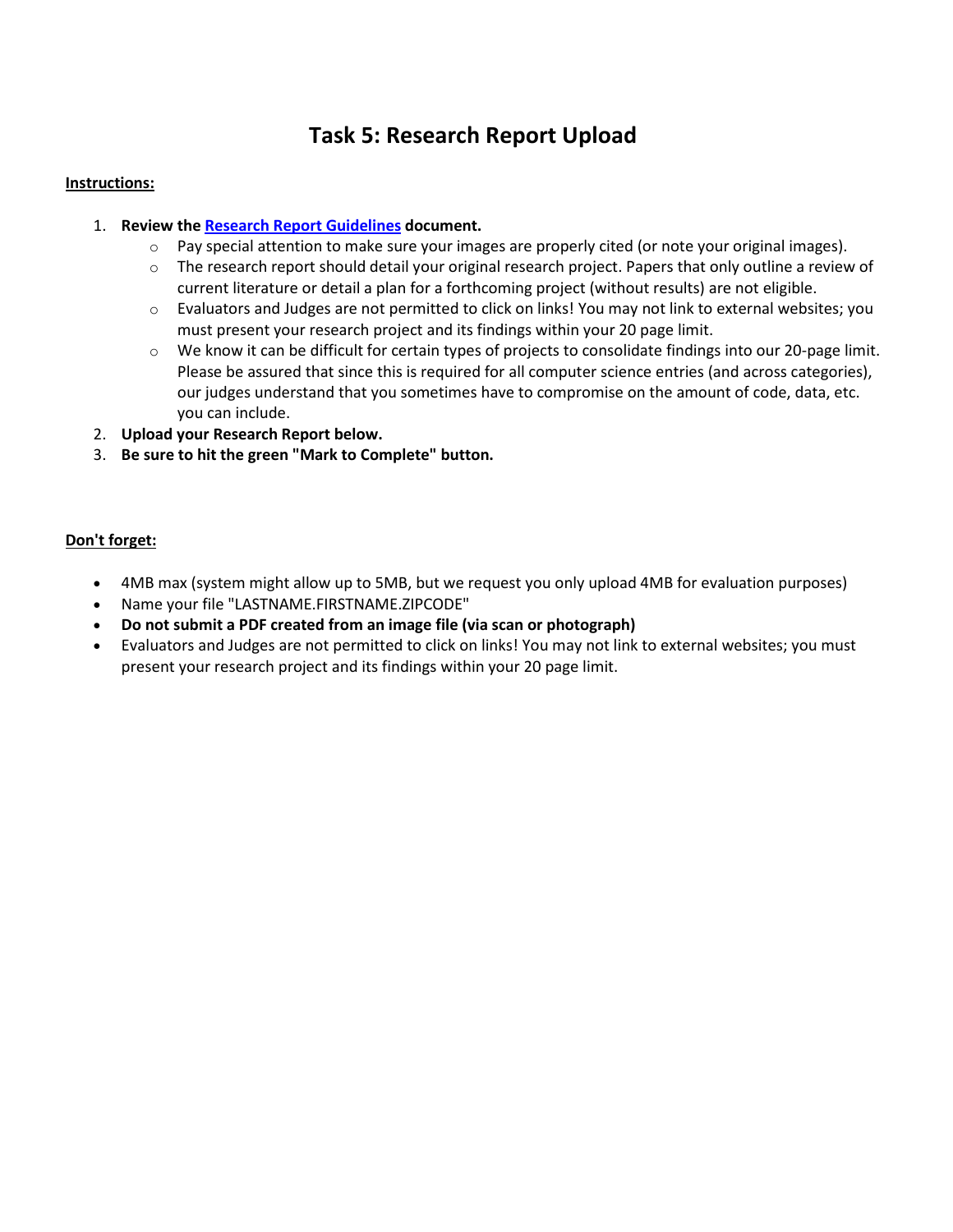### **Task 6: Previous Research**

Tell us about your previous science research projects. If you do not have many previous research projects to share, that is totally ok; for many successful entrants each year, the research they submit to Regeneron STS is their first project!

1. Individual Science Projects(optional)

List any individual research projects (not class projects) to which you have contributed during high school. A project does not need to have been submitted to a competition to be listed. List projects in chronological order, starting with the most recent project on top.

Check the box in the far right column if this is the research project you are submitting to Regeneron STS. Supervising scientist/mentors

### 2. Team Science Projects

Have you ever completed research with a team member?

- Yes
- No
- o *You are submitting that you have never conducted research as part of a student team project. Thanks for letting us know! Just to clarify, if you HAVE ever conducted research as part of a student team, you need to check YES and answer questions 2a-d. Even if you were a primary member of a team or conducted one portion of the research, it is still considered a part of that team project. Team research is not eligible for the Regeneron Science Talent Search, but we are curious about your past projects. If you have not conducted any team research, continue on to question 3.*

### 2a. Team Research Projects

Research conducted as part of a student team project is not eligible for Regeneron STS. This includes any research or portion of research regardless of whether it has been or will be submitted for competition or not. Even if you were a primary member of a team or conducted one portion of the research, it must still be considered a part of that team project. Please provide information on any team projects to which you have contributed.

### 2b. Clarification of Team Research (maximum 250 words)

Explain how the research you are submitting with this application is different from these team projects. Be sure to address each aspect of your research—purpose, procedure, data, and conclusions.

3. Conference Presentations, Open-Source Pre-Prints (arXiv), Abstract Publications, Student-Level Publications, Paid Publications, or Future Submission Plans (optional; maximum 300 words) Please list any conferences in which you have presented your work or plan to present your work in the next 3 months; instances where the abstract of your research has been published; publications in student-level, nonpeer reviewed, or pay-for publication journals; and future publication plans (including articles submitted to journals, but not yet published) (If any):

### 4. Ph.D.-level Peer-reviewed Journal Publications

Are you listed as an author or coauthor on any scientific publications? List the name(s) of any coauthor(s). Indicate if a coauthor is a high school student. Check the box in the far right column to share if this research is in any way related to the research you are submitting to STS.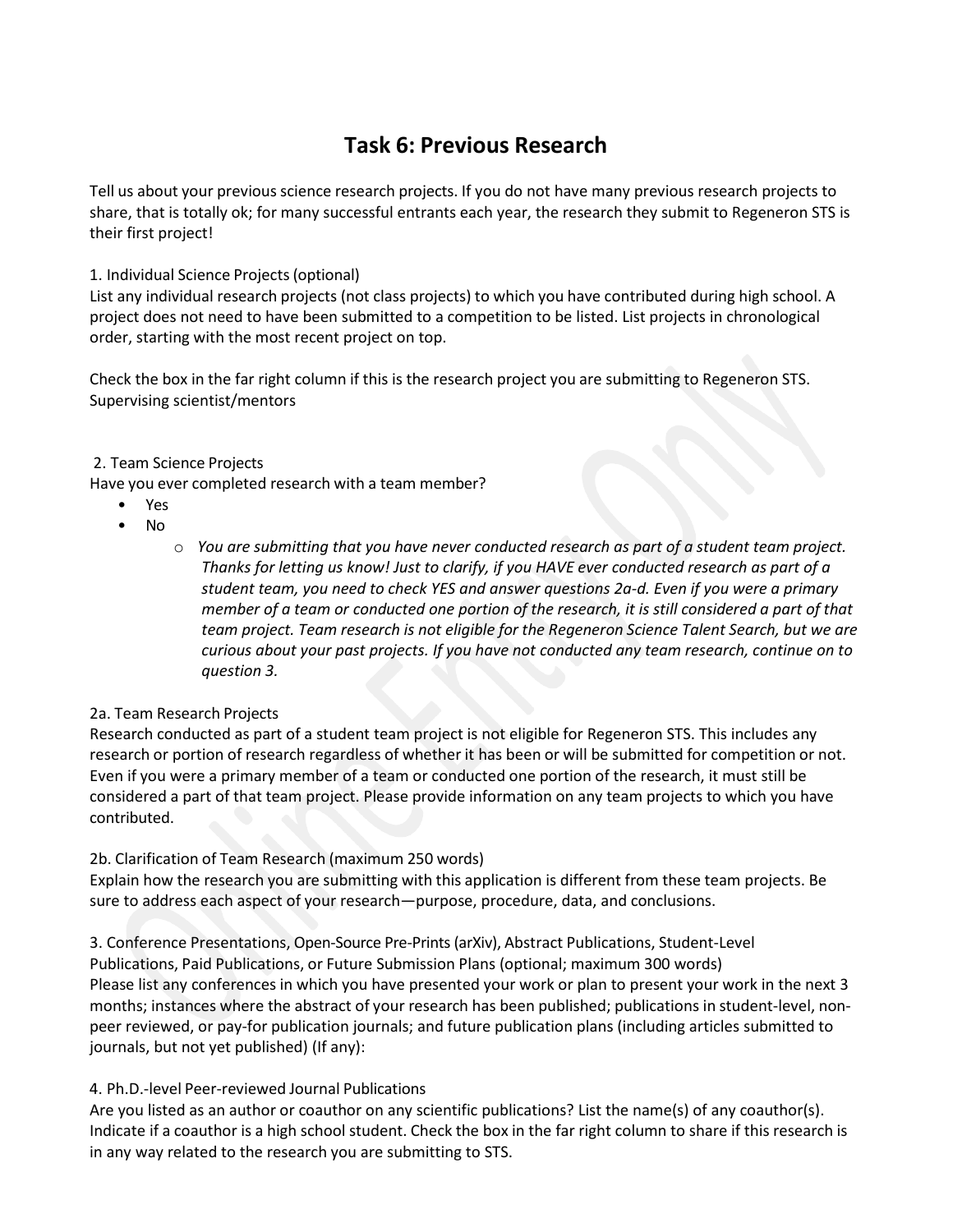5. Research Programs, Science Training Institutes, Summer Programs (optional)

Please list the names of programs where you have conducted research projects, science summer camps you have attended, etc. Check the box to indicate if your STS project was conducted at any of these institutions.

You may list up to 6 programs

- Name
- Dates of participation
- STS project?

6. Do you need to add a NEW program to the drop down list?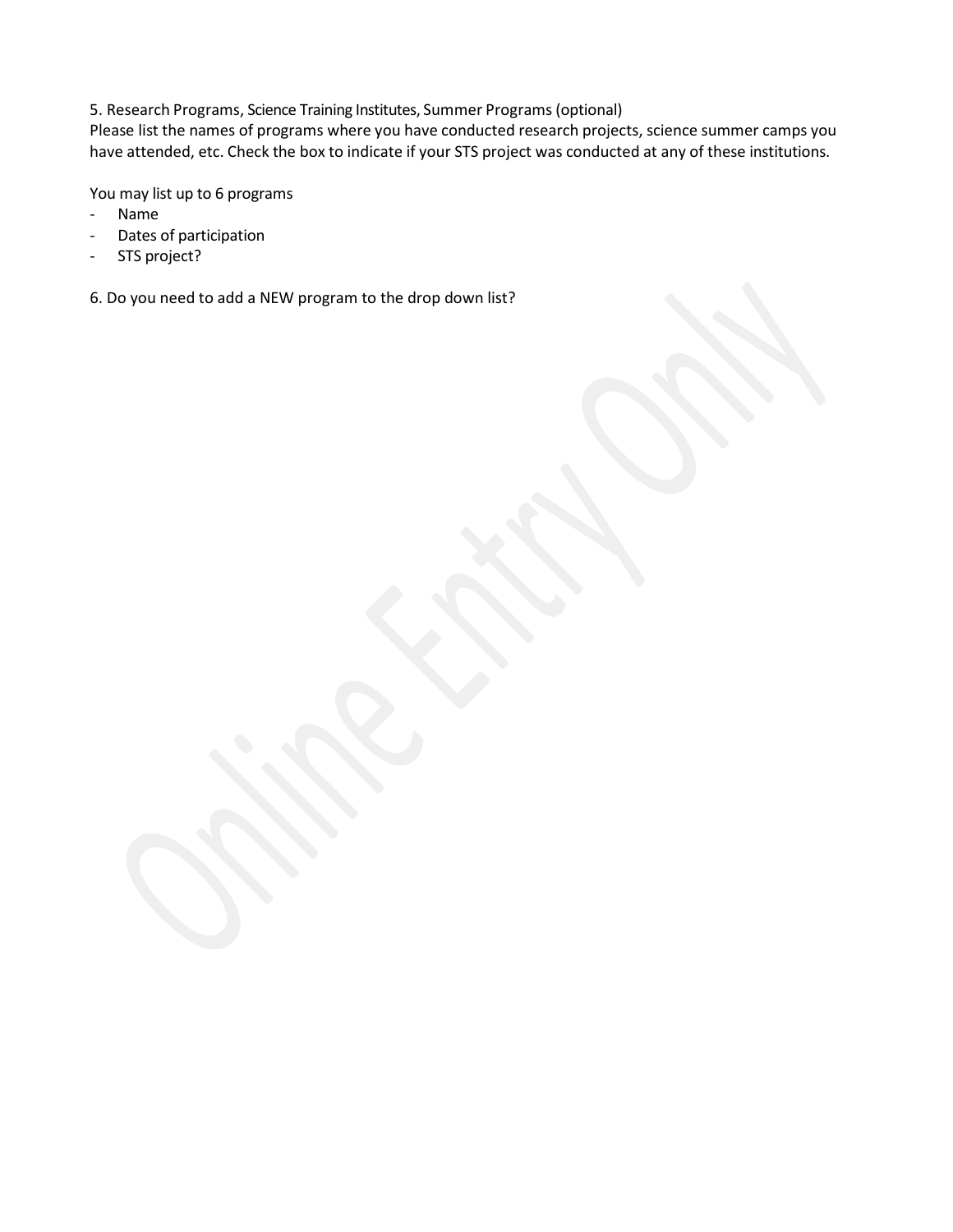### **Task 7: Essay Questions**

Tell us about your project, inspiration, and impact. The word limit is the maximum allowed; concise answers below this limit are encouraged. First or third person responses are acceptable.

1. Research Project "Layperson's Summary" (maximum 200 words)

Summarize your project in layperson's terms, while maintaining scientific accuracy. Your explanation should be easily understandable and include background, procedures, conclusions and relevance. This summary will aid readers, including evaluators, journalists and the public.

2. Project Benefits and Impact (maximum 200 words)

What benefits do you think your research will bring to the world, and/or to your field? What additional steps, and by whom, might be needed for this benefit to be realized?

3. Your Potential as a Scientist, Mathematician or Engineer (maximum 250 words)

Address through specific and concrete examples what characteristics you have that best demonstrate your affinity and aptitude for being a good scientist.

- What have you done that illustrates scientific aptitude, leadership, curiosity, inventiveness and/or initiative?
- After completing your research, how has your interest in science, engineering, and/or math been clarified? What are your other STEM-related interests besides your project?
- How does your experience suggest future success as a scientist, mathematician or engineer?
- What do you plan to study in post-secondary education and what occupation do you plan to pursue? What do you hope to be doing 10 years from now?
- 4. Major Scientific Question (maximum 250 words) What is a major scientific question in your field whose answer you believe will have a significant impact on the world in the next 20 years, and why? Using examples from your own experience or research, explain how you might envision addressing the question over the next 20 years.
- 5. "Tweet" about your project! Tell us about your project in 280 characters or less. The Society might share this response if you are named a scholar or finalist.
- 6. Greatest Accomplishment or Challenge (COMMON APP). Please answer ONE of the prompts below from the Common App; we prefer that you think beyond your research project in this essay. (maximum 200 words)
	- A. Discuss an accomplishment, event, or realization that sparked a period of personal growth and a new understanding of yourself or others. OR
	- B. The lessons we take from obstacles we encounter can be fundamental to later success. Recount a time when you faced a challenge, setback, or failure. How did it affect you, and what did you learn from the experience?
- 7. About You (COMMON APP; optional). Some students have a background, identity, interest, or talent that is so meaningful they believe their application would be incomplete without it. If this sounds like you, then please share your story. (maximum 200 words)
- 8. COVID-19 (COMMON APP; optional). The COVID-19 pandemic has been experienced differently throughout the country and world. Share how it has impacted your life, especially its impact on your learning and as applicable on your submitted project and ability to work on that project. Examples include(maximum 200 words):
	- Illness or loss within your family or support network
	- Employment or housing disruptions within your family
	- Food insecurity
	- Toll on mental and emotional health
	- New obligations such as part-time work or care for siblings or family members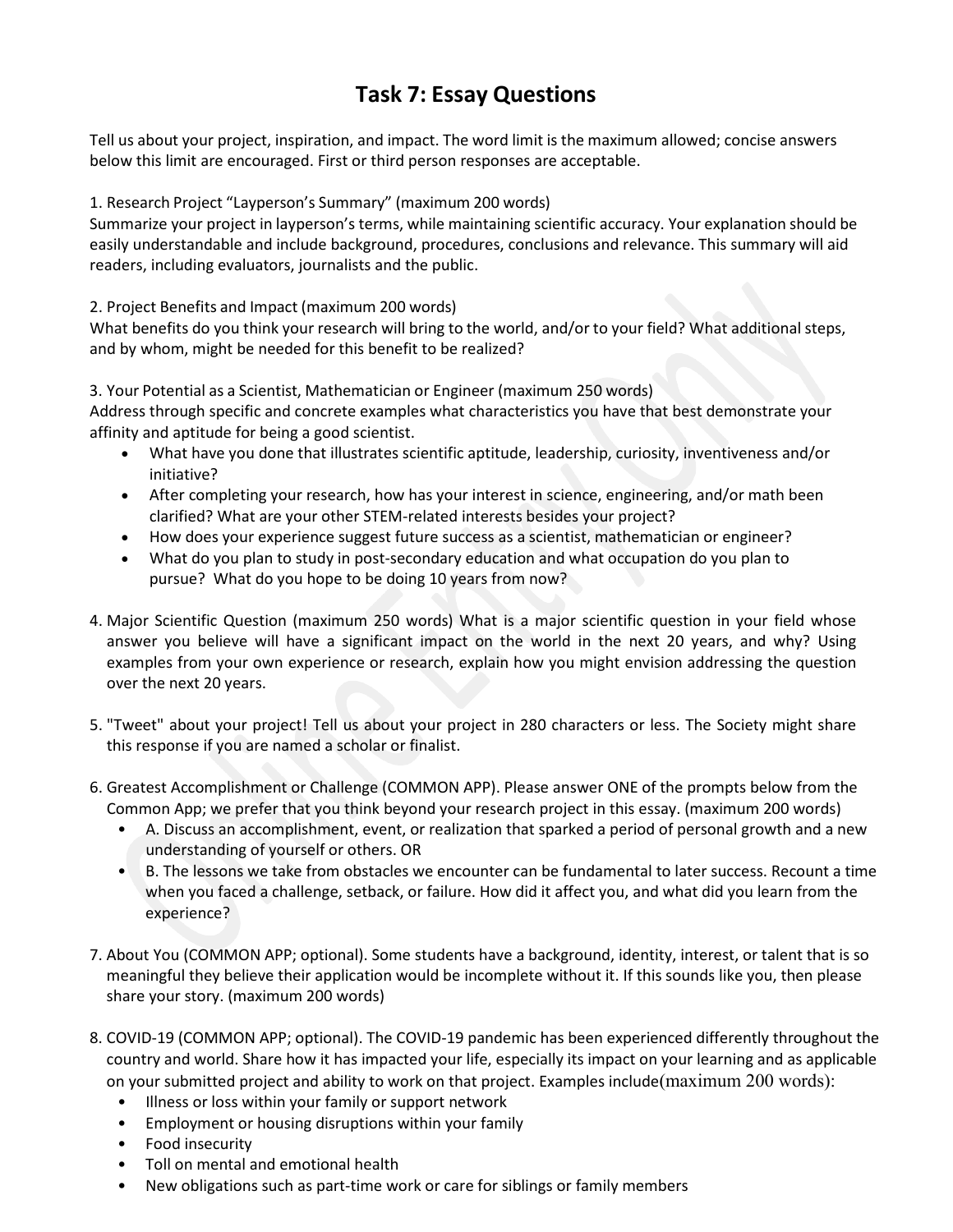- Availability of computer or internet access required to continue your studies
- Access to a safe and quiet study space
- A new direction for your major or career interests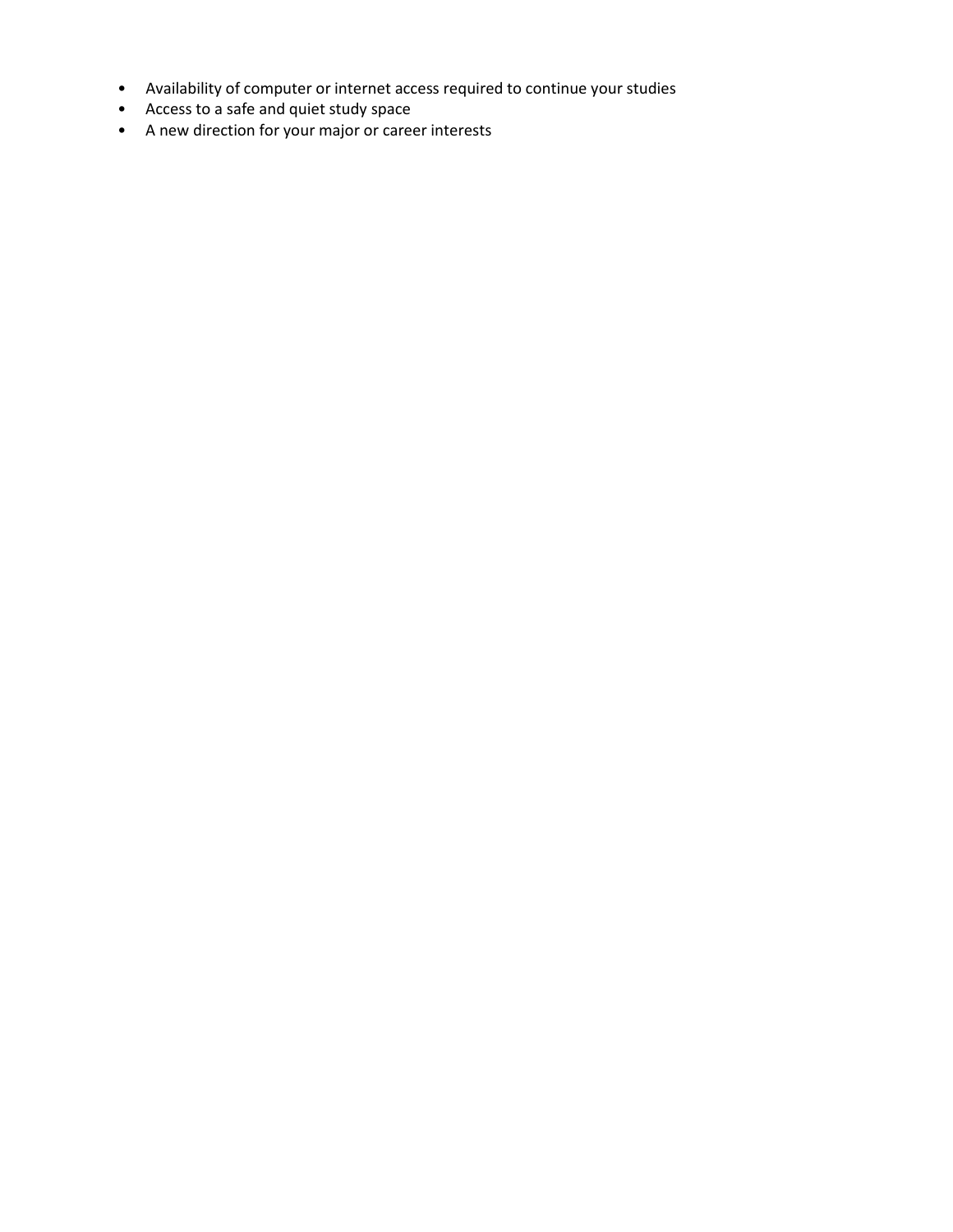### **Task 8: Activities, Interests and Awards**

### **EXTRACURRICULAR ACTIVITIES, VOLUNTEERISM & EMPLOYMENT**

We want to know more about you, your day-to-day life, how you spend your time, and why. Responsibilities inside and outside the home, like taking care of siblings and working part-time, are as important for us to learn about as your clubs and extracurricular activities. There are many ways for students to demonstrate leadership and commitment.

Please select an activity type and describe your involvement in up to seven activities (do not feel pressured to use all seven). If you do not see an exact match for your activity in the list, select "other." You should select the activities that take up the most of your time and/or are most important to you. We understand that COVID-19 has interrupted normal life, including your ability to participate in extracurricular activities and summer programs. If you would like to mention these disruptions in your responses below, please feel free. Note that we will also keep this in mind, regardless of your responses, as we evaluate applications.

How many activities would you like to list? *(Applicants may list up to 7 activities; the questions for each activity are formatted like the sample below)*

### Activity #1

- Activity Type:
	- o Academic Club
	- o Art
	- o Athletics
	- o Family Responsibilities
	- o Foreign Exchange Program
	- o Foreign Language
	- o Journalism
	- o Music (Instrumental)
	- o Music (Vocal)
	- o Research
	- o Social Justice
	- o STEM-related Club
	- o Student Government
	- o Speech/Debate
	- o Theatre
	- o Volunteer Work
	- o Work Experience
	- o Yearbook
	- o Other
	- o Scouting
	- o Religious Duties
- Name of Activity (type of sport, name of club, etc):
- Your Role/Leadership Roles:
- How many years have you participated in this activity?
- Explain the time commitment to this activity:
- Awards won/accomplishments related to this activity
- Anything else you would like to share about this activity? (75 words maximum)

### **Summer Activities**

What did you do in the last 3 summers? Tell us about any jobs, activities, research, travel, etc. (Maximum 200 words)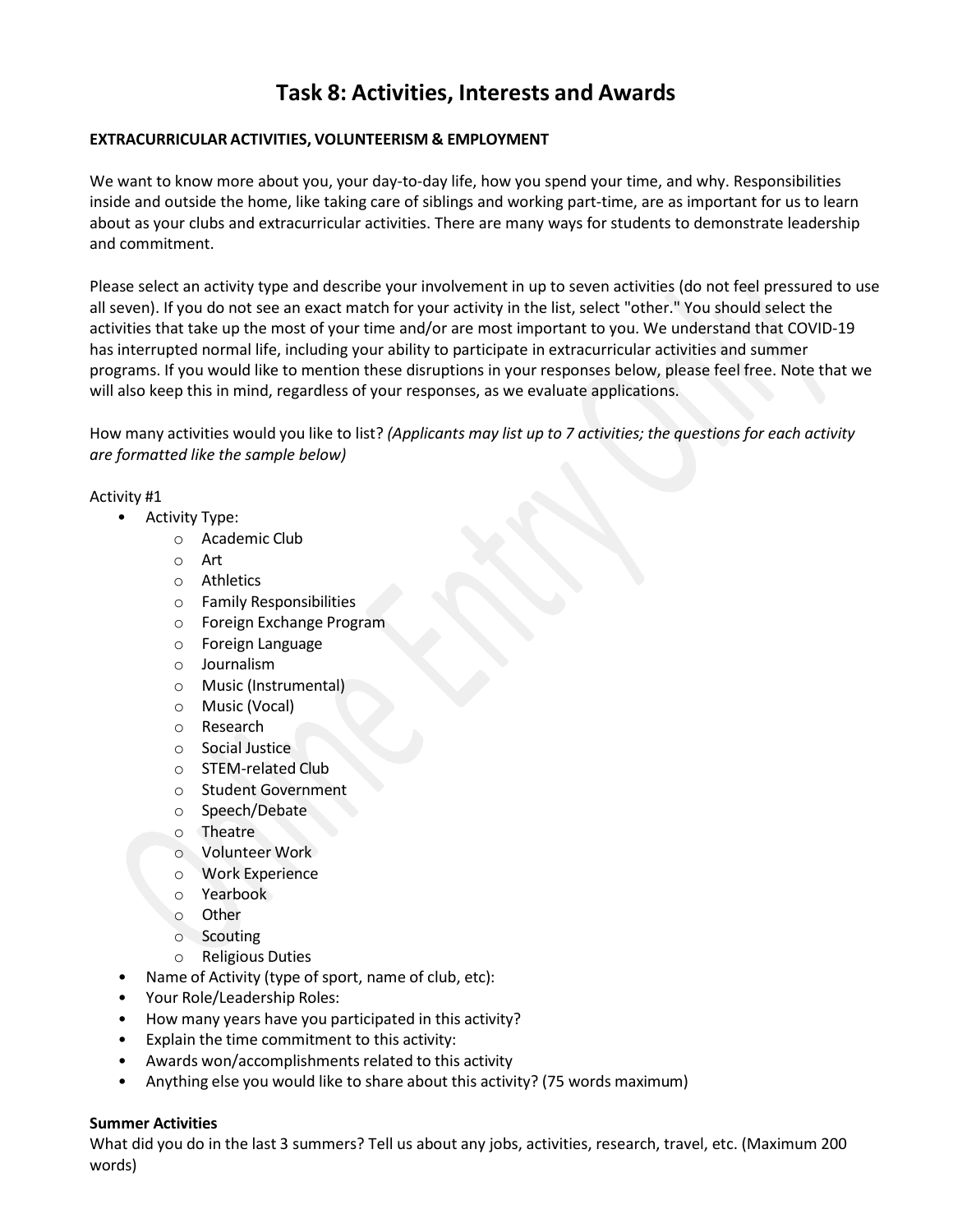### **SCIENCE COMPETITIONS AND PROGRAMS**

*Have you participated in any of the following? Select all that apply.*

- *(Drop downs will appear to collect more information if any of these options are selected).*
	- Science fair at the local or regional level
	- International Science and Engineering Fair (ISEF) Finalist
	- Broadcom MASTERS Entrant, Semifinalist or Finalist
	- Science training program or summer institute

#### **AWARDS**

List special recognitions, awards, honors and scholarships from both school and community, if any. (optional) *Include national or international honors received during your high school career not previously listed in the activities section above. (250 words maximum)*

#### **INTERESTS**

Share a fun fact that we might otherwise not know about you. (75 words maximum)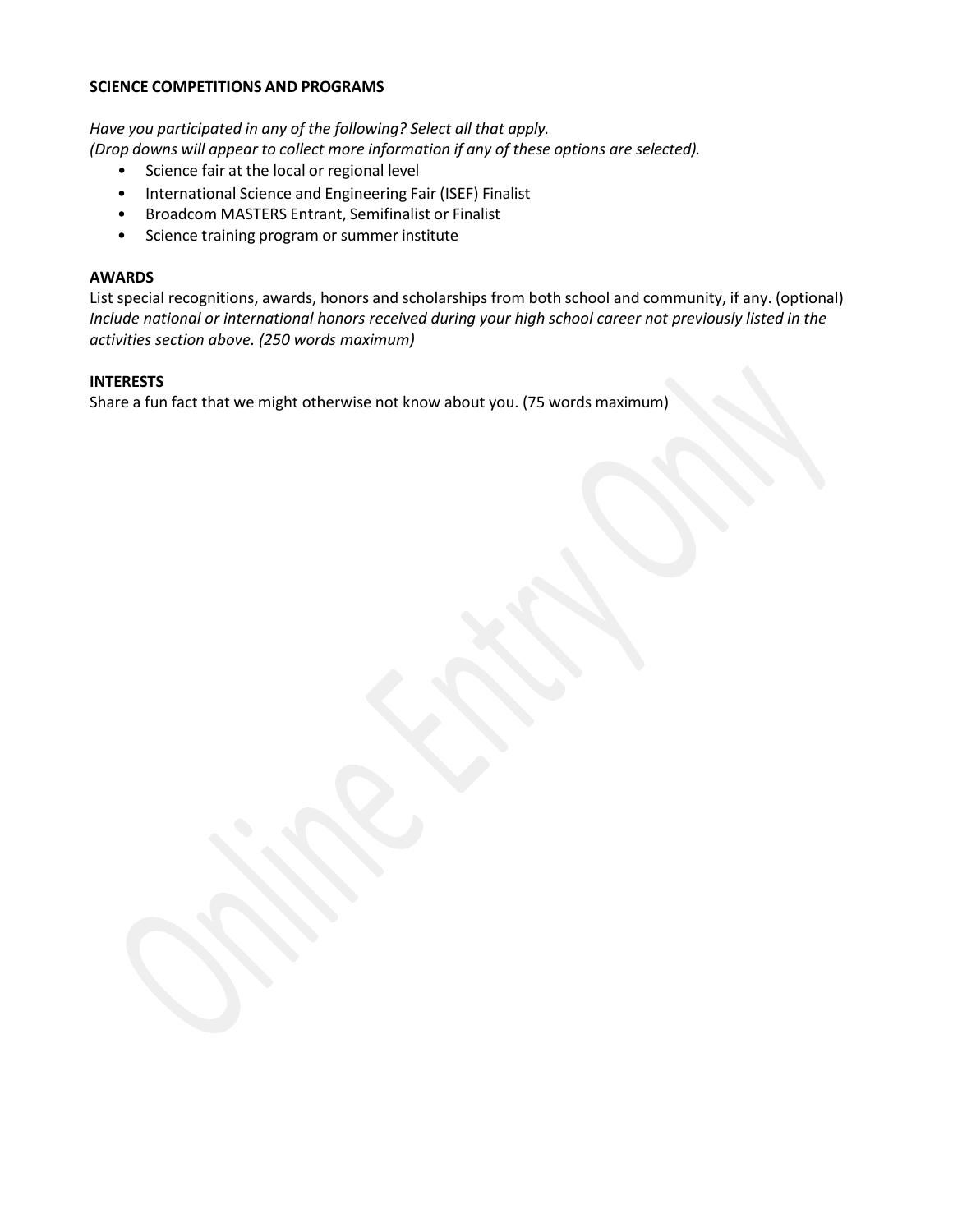## **Task 9: Test Scores (optional)**

Sharing your standardized test scores is optional. If you choose not to share your test scores, this decision will not be held against you. If you would like to share your scores, enter them in this task, then upload evidence that supports your scores in the next task. Superscoring is permitted. If you are superscoring a Composite test score, use the date of the most recent score in the "test date" column. Students who have transcripts from college courses may upload them at the end of this section. All high school transcripts must be submitted through the High School Report form by your counselor.

*Students may enter scores for the SAT, SAT IIs, ACT, AP exams and IB exams.*

#### **US Territories: Other Tests**

For students attending accredited overseas secondary schools only. If you do not attend school in the US and take different tests than those listed above, please report the test names and your scores here.

#### **Upload Score Reports**

Please include all records for scores you shared in this section. You are not required to upload official score reports. You may upload up to 4 files; if you have more than 4 files, please merge them. We ask that you remove extraneous pages about how to interpret scores. Should you need assistance, email [sts@societyforscience.org.](mailto:sts@societyforscience.org)

#### **Upload College Transcripts**

While your high school counselor must upload your high school transcripts in the recommendation form in task 2c, you may upload other unofficial transcripts from college coursework here.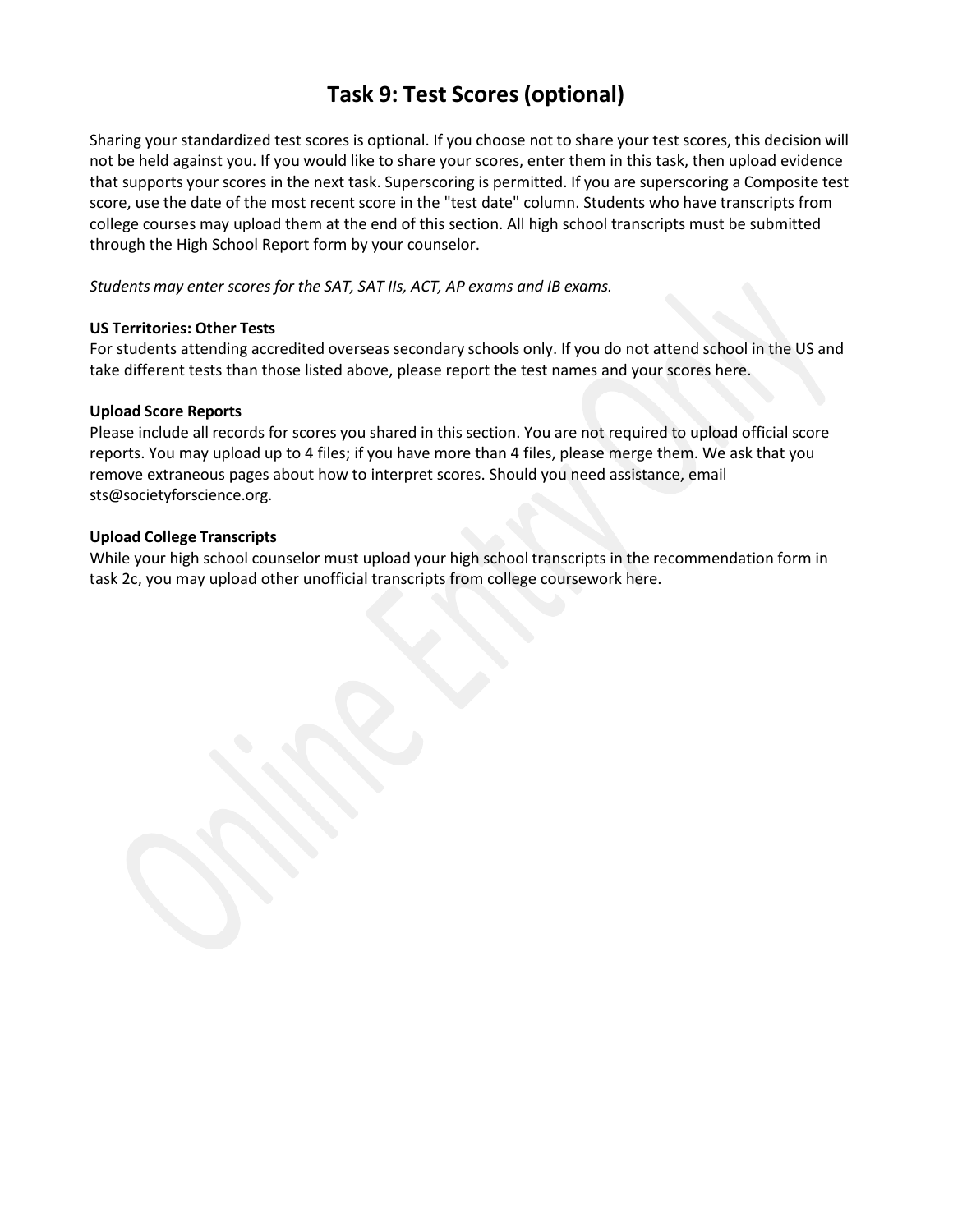### **Task 10: Beyond the Project**

Information collected in this section is confidential and will not be shared with evaluators or judges. The Society will use this information for general record keeping, and to contact your parents/guardians, teachers, principals, etc. in the event you are named a Scholar or Finalist.

### STUDENT INFORMATION

- Your Contact Information
- Your Cell Phone Number (optional)
- Your Home Phone Number
- Your preferred email address for long term contact:
- Your Address
- Date of Birth (MM/DD/YYYY)
- T-shirt Size (adult men's sizes)
- Share your ability to speak, read, or write languages other than English.

### Your Name for Public Materials

*Please tell us how you would like your name to appear in public materials relating to the Regeneron Science Talent Search (official bio if selected as a finalist, press releases, etc). We collected your legal and chosen names in Task 1, but understand that you might prefer a different variation of your name to be used for public materials (print program, media stories, etc). Warning: This field often autopopulates from your web browser. Please make sure that your name appears here, not the name of another individual.*

- First Name for Public Materials
- Middle Name for Public Materials (optional)
- Last Name for Public Materials

### FAMILY INFORMATION

- Do you have any siblings? (optional) Please list the name(s) and age(s) of your sibling(s):
- Are any of your relatives former top 40 finalists or former top 300 semifinalists/scholars/honors group in the Science Talent Search (under Regeneron, Intel or Westinghouse sponsorship?) Please list the name(s) and year(s) of their participation in the Science Talent Search:

Tell us more about Parent/Guardian #1 (same questions asked about Parent/Guardian #2):

- Email Address
- Do you share a primary mailing address with this Parent/Guardian?
- Parent/Guardian #1's Address
- Marital Status in Relation to Parent/Guardian #2 named below (optional)

### SCHOOL INFORMATION

Please provide additional information about your high school principal, and the teacher most closely associated with your application. The teacher listed here will receive prizes if you are named a finalist.

- Principal First Name, Last Name, Email
- Teacher First Name, Last Name, Email
- High School Newspaper Name & Email

Mentor Information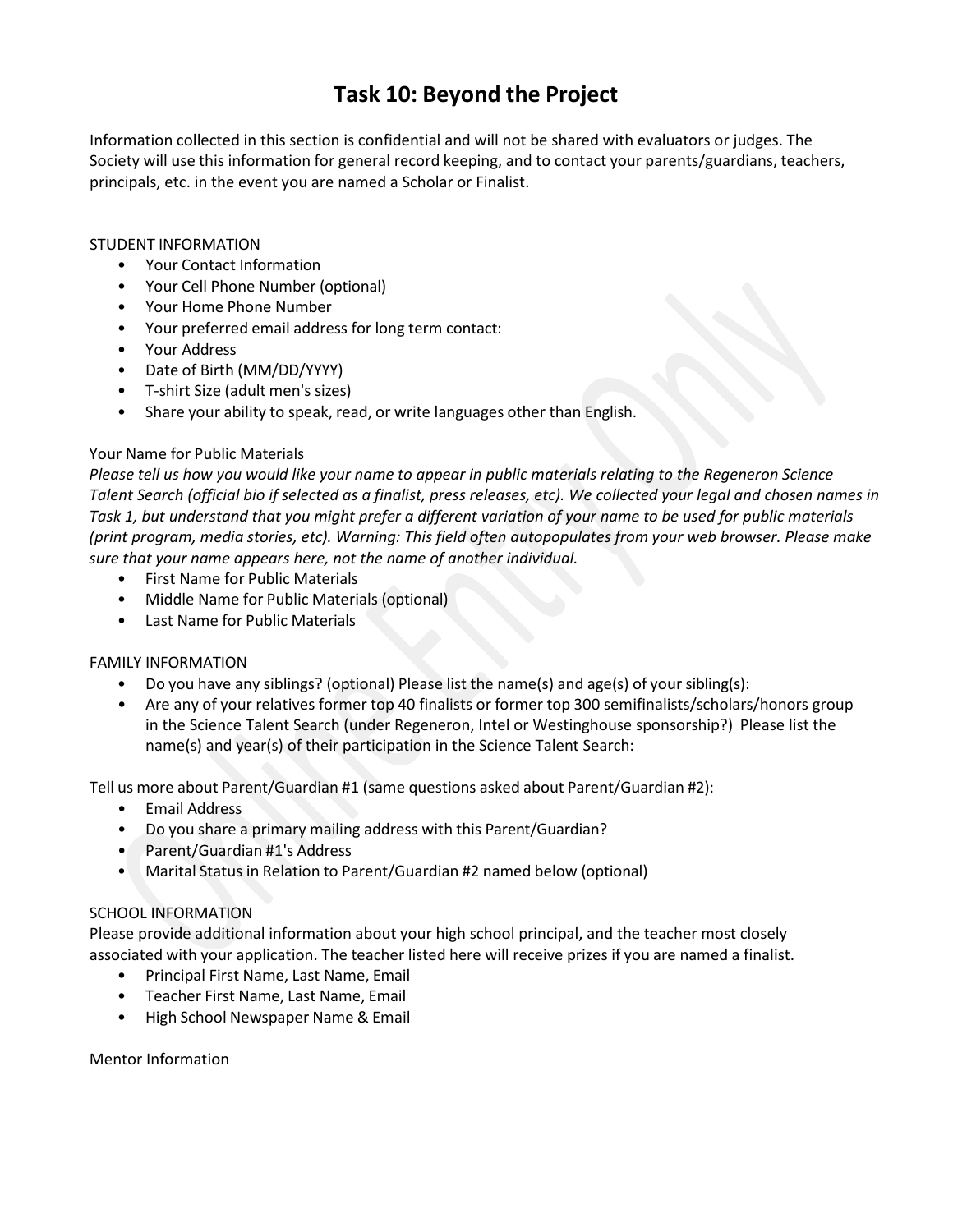In a previous task, you shared the name(s) of your scientific mentors for your STS project. Please provide their contact information here. If the names are not appearing correctly, please leave the mentor names blank, reference Task 4 and enter the contact information for the mentor(s) you listed in slots 1, 2, and/or 3. *(repeated for three mentors)*

• Mentor/Supervisor Name, Phone Number, Email Address

Who has been the most positive influence on your scientific endeavors? We will send a letter to this person to tell them that you chose them and to thank them for encouraging and assisting you.

- Name
- Contact Information
- How do you know this person? (maximum 75 words)

Do you intend to major in a STEM-related field in college? (optional)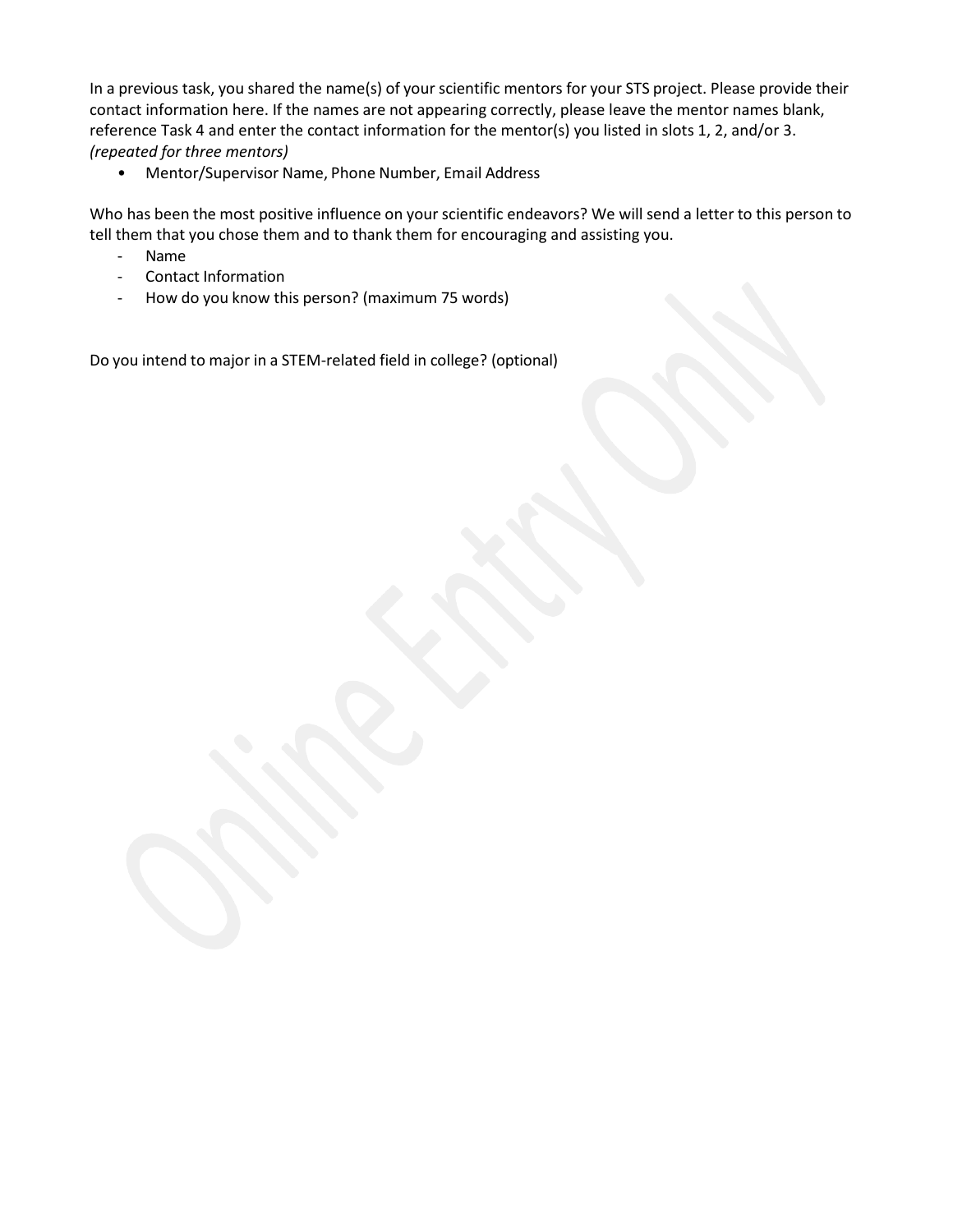### **Regeneron STS Ethics Statement**

In order to submit your application, you must agree to this Ethics Statement. **The application system will not allow students to submit until they have completed this section.**

### **Scientific Research**

- I certify that all the information provided is correct and complete without omission to the best of my knowledge and I certify that the Research Report I am submitting is my own individual work, not that of a student team, nor does it represent the work of others.
- I understand that I am responsible for all aspects of my work's authenticity: the research, the Application, and all other documentation in the application process, as well as the display board and oral presentation if I am selected as a finalist.
- I attest that all these submissions are exclusively my work in substance and in presentation. I further understand that scientific fraud, misconduct, misrepresentation of work or attribution thereof, or violation of the rules and/or eligibility requirements may result in disqualification and forfeiture of any monetary awards and that the Society reserves the right in such cases to bar future participation in Society programs.
- I have acknowledged all potential conflicts of interest, payment for research programs and parental/familial involvement related to my STS project.

### **Judging and Intellectual Property**

- I understand and accept that the judging and evaluation process used by Regeneron STS/the Society is confidential and proprietary and that by submitting a Regeneron STS entry, I expressly agree to Regeneron STS/the Society's right to maintain the confidentiality of such process.
- I agree to unconditionally accept the decision of the judges as final and binding in all matters related to the Regeneron STS program and understand that my application and Research Report will not be returned to me but shall become the sole property of Regeneron STS/the Society. I understand that Regeneron STS/the Society makes no warranties, representations or guarantees, express or implied, in fact or in law, with respect to the Regeneron STS program.
- I expressly waive any rights to challenge, inspect, observe or otherwise obtain any information that constitutes the confidential and proprietary information of Regeneron STS/the Society judging and evaluation process. I also agree to permit Regeneron STS/the Society to use all information contained in my application in any way it deems appropriate for publicity purposes.

### **Eligibility**

- I certify that I am at least 18 years of age, or that I am an emancipated minor, or that I possess legal parental or guardian consent to submit the Application and participate in the Regeneron STS, and that I am fully able and competent to submit the Application and to abide by and comply with the Regeneron STS Rules and Entry Instructions. In any case, I certify that I am over the age of 13.
- I certify that I have read and fully understood all rules and eligibility requirements found in the Regeneron STS Rules & Entry Instructions and that I have complied with all rules and meet the eligibility for submitting this Regeneron STS entry.
- I certify that the work I have submitted is my own and has not been conducted with another high school student, as team research is not eligible for Regeneron STS.
- I understand that if selected as a top 40 finalist I am obligated to complete all necessary forms and megaform tasks as assigned by the Society for Science throughout the spring to prepare for my participation in Finals Week.

I attest that all content in my Regeneron STS application adheres to the Ethics Statement above, and agree to the terms of the application. SIGNATURE REQUIRED